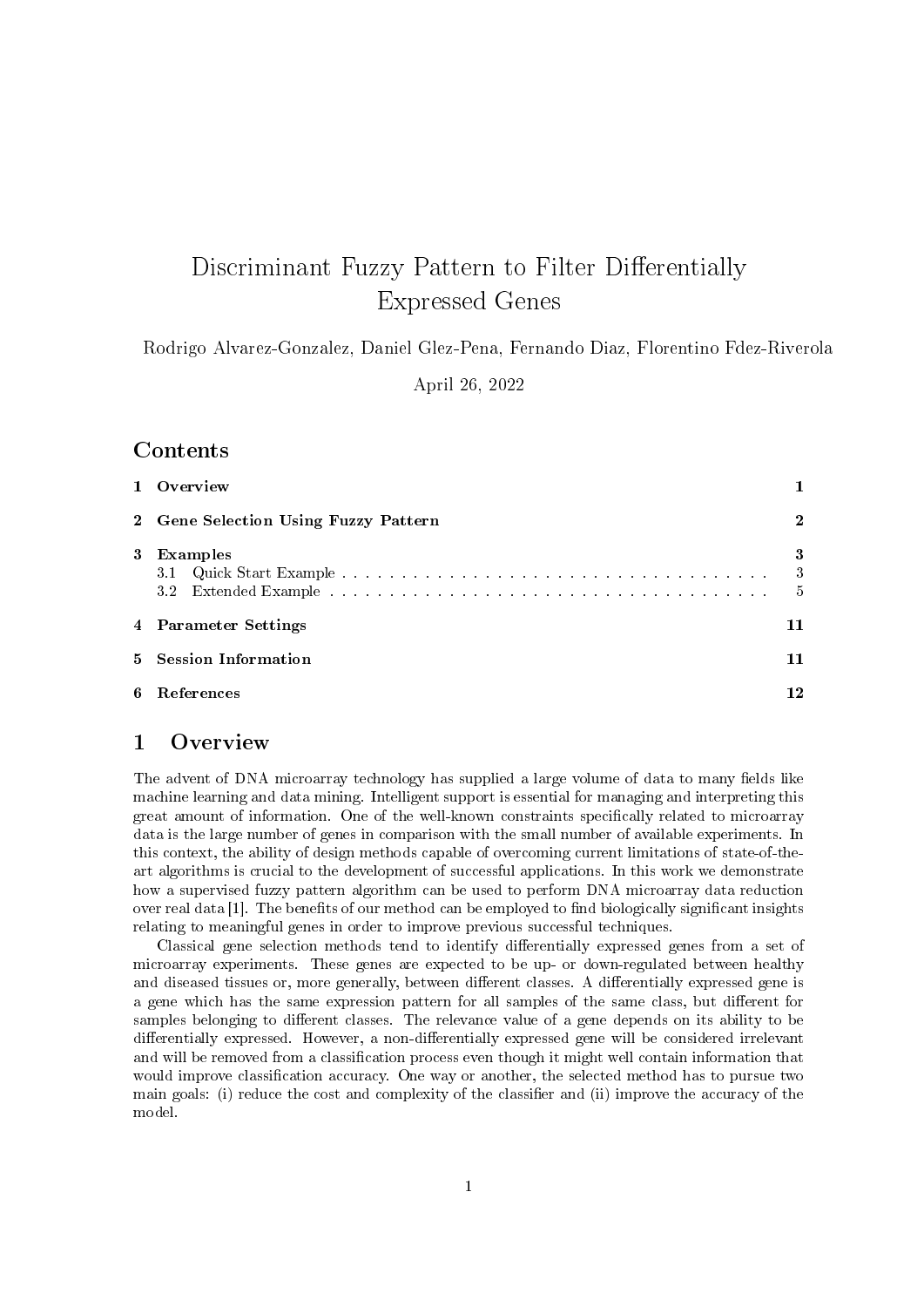These methods rank genes depending on their relevance for discrimination. Then by setting a threshold, one can filter the less relevant genes among those considered. As such, these filtering methods may be seen as particular gene selection methods. An important task in microarray data analysis is therefore to identify genes, which are differentially expressed in this way. Statistical analysis of gene expression data relating to complex diseases is of course not really expected to yield accurate results. A realistic goal is to narrow the field for further analysis, to give geneticists a short list of genes for analysis into which hard-won funds are worth investing.

## 2 Gene Selection Using Fuzzy Pattern

This work proposes a method for selecting genes which is based on the notion of fuzzy pattern [1,2]. Briefly, given a set of microarrays which are well classified, for each class it can be constructed a fuzzy pattern (FP) from the fuzzy microarray descriptor (FMD) associated to each one of the microarrays. The FMD is a comprehensible description for each gene in terms of one from the following linguistic labels: 'Low', 'Medium' and 'High'. Therefore, the fuzzy pattern is a prototype of the FMDs belonging to the same class where the membership criterion of each gene to the fuzzy pattern of the class is frequency-based. Obviously, this fact can be of interest, if the set of initial observations are considered of the same class. The pattern's quality of fuzziness is given by the fact that the selected labels come from the linguistic labels dened during the transformation into FMD of an initial observation. Moreover, if a specific label of one feature is very common in all the examples belonging to the same class, this feature is selected to be included in the pattern.

The goal of gene selection in this work is to determine a reduced set of genes, which are useful to classify new cases within one of the known classes [3]. For each class it is possible to compute a fuzzy pattern from the available data. Since each pattern is representative of a collection of microarrays belonging to the same class, we can assume that the genes included in a pattern, are signicant to the classification of any novel case within the class associated with that pattern. Now we are interested in those genes that allow us to discriminate the new case from one class with regard to the others. Here we introduce the notion of discriminant fuzzy pattern (DFP) with regard to a collection of fuzzy patterns. A DFP version of a FP only includes those genes that can serve to differentiate it from the rest of the patterns. The algorithm used to compute the DFP version of each FP in a collection of fuzzy patterns is shown in the following pseudo code.

```
procedure discriminantFuzzyPattern (input: ListFP; output: ListDFP) {
  begin
    initialize_DFP: FP \leftarrow \phifor each fuzzy pattern FPi \epsilon ListFP do
       initialize_DFP: DFPi \leftarrow \phifor each fuzzy pattern FPj \epsilon ListFP and FPi \langle> FPj do
         for each gen g \epsilon getGenes(FPi) do
           if (g \epsilon getGenes(FPj)) AND
              (getLabel(FPi, g) \iff getLabel(FPi, g)) then
                addMember(DFPi, member(FPi, g))
       add_to_List_of_DFP: add(ListDFP, DFPi)
  end
}
```
As can be observed from the algorithm, the computed DFP for a specific FP is different depending on what other FPs are compared with it. It's not surprising that the genes used to discern a specific class from others (by mean of its DFP) will be different if the set of rival classes also changes.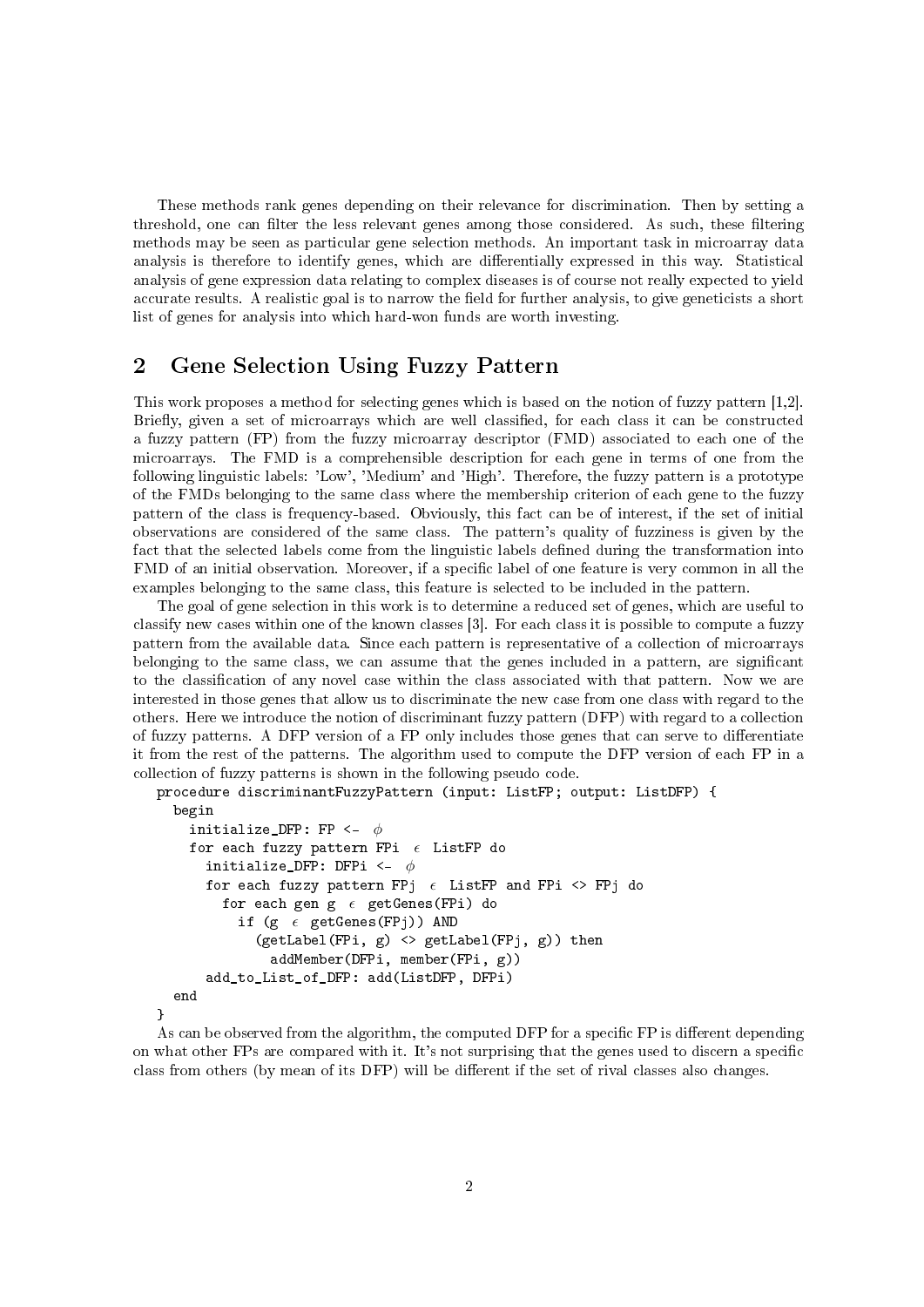## 3 Examples

The DFP package can be used to select significant genes from a microarray experiment. The main function (discriminantFuzzyPattern) is parameterized in order to tune the filtering. This algorithm is based on the discretization of float values (gene expression values) stored in an ExpressionSet object into labels combining 'Low', 'Medium' and 'High'.

#### 3.1 Quick Start Example

#### > library(DFP)

This quick start example will be carried out using the artificial data set rmadataset, included in the package.

```
> data(rmadataset)
> # Number of genes in the test set
> length(featureNames(rmadataset))
```
[1] 500

Once the data is loaded you can execute the algorithm<sup>1</sup>, which will work out with the default parameter values.

```
> res <- discriminantFuzzyPattern(rmadataset)
```
The selected genes can be shown in both text and graphical mode using following function:

> plotDiscriminantFuzzyPattern(res\$discriminant.fuzzy.pattern)

|                                | healthy APL |          |                   |                                                                                                                | AML-inv AML-mono AML-other |
|--------------------------------|-------------|----------|-------------------|----------------------------------------------------------------------------------------------------------------|----------------------------|
| 200002_at "Low"                |             | NA 1999. | "Medium" NA       |                                                                                                                | ΝA                         |
| 200005_at  "Low"               |             | NA 1988. | "High"            | NA                                                                                                             | ΝA                         |
| 200026_at NA                   |             | NA 1988. | "Medium" "Low"    |                                                                                                                | ΝA                         |
| 200029_at  "Low"               |             |          | NA "High"         | NA 1993.                                                                                                       | ΝA                         |
| 200048_s_at NA                 |             | NA       |                   | "Low" "Medium"                                                                                                 | NA                         |
| 200051 at "Low"                |             |          | NA "High"         | NA                                                                                                             | ΝA                         |
| 200077_s_at "High"             |             | NA       | "Low" "High"      |                                                                                                                | ΝA                         |
| 200078_s_at NA                 |             | NA 1988. | "Medium" "High"   |                                                                                                                | ΝA                         |
| 200089_s_at "Low"              |             |          | NA "High"         | NA NA                                                                                                          | ΝA                         |
| 200092_s_at "Low"              |             | NA 1988. | "Medium" NA       |                                                                                                                | ΝA                         |
| 34210_at                       | NA          |          | "Low" "High"      | NA 1999 NASA 1999 NASA 1999 NASA 1999 NASA 1999 NASA 1999 NASA 1999 NASA 1999 NASA 1999 NASA 1999 NASA 1999 NA | NA                         |
| 35160_at "High"                |             |          | NA "Medium" NA    |                                                                                                                | ΝA                         |
| 35820_at "Low"                 |             | NA 1988. | NA "High"         |                                                                                                                | ΝA                         |
| 36994_at "High"                |             | NA 1989. | "Medium" NA       |                                                                                                                | ΝA                         |
| 37590_g_at                     | NA          |          | NA "Medium" "Low" |                                                                                                                | ΝA                         |
| 37966_at "Medium" "Low" "High" |             |          |                   | NA                                                                                                             | ΝA                         |
| 39705_at "High" "Low" NA       |             |          |                   | NA 1999.                                                                                                       | NA                         |
| 40016_g_at "Low"               |             |          | NA "High" "Low"   |                                                                                                                | ΝA                         |
| 40420_at "High"                |             | NA 1939. | "Low"             | NA 1939.                                                                                                       | ΝA                         |
| 40829_at "High" NA             |             |          | "Medium" NA       |                                                                                                                | ΝA                         |
| $attr(,"$ ifs")                |             |          |                   |                                                                                                                |                            |
|                                | healthy     |          | APL               |                                                                                                                | AML-inv AML-mono AML-other |

<sup>&</sup>lt;sup>1</sup>Working with a huge amount of genes (around 20.000) it will take a few minutes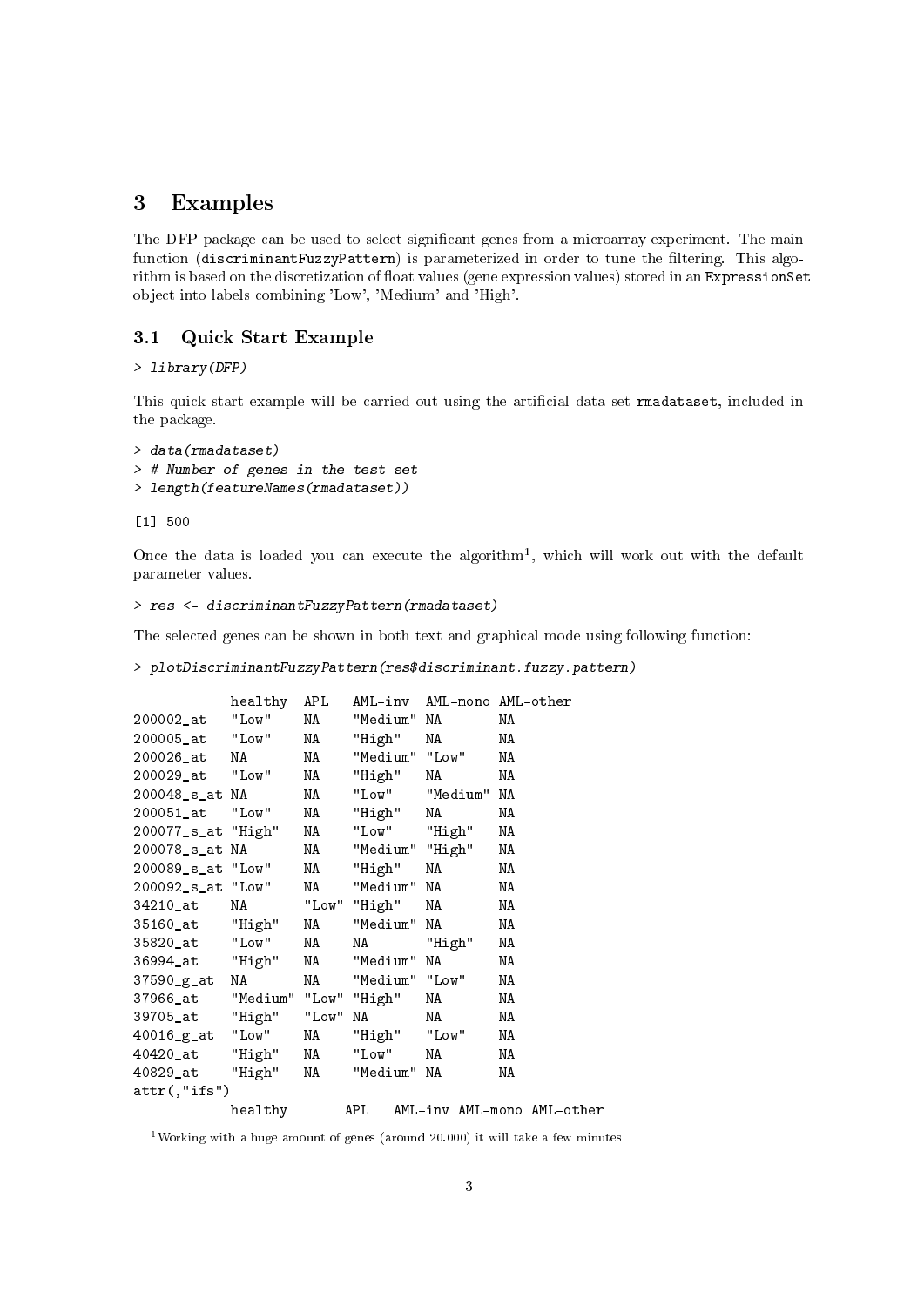| 200002_at      |      | 1.00 0.5714286 | 1.0000000 | 0.6 | 0.5625 |
|----------------|------|----------------|-----------|-----|--------|
| 200005_at      |      | 1.00 0.5714286 | 1.0000000 | 0.6 | 0.4375 |
| 200026 at      |      | 0.75 0.4285714 | 1,0000000 | 1.0 | 0.6250 |
| 200029 at      |      | 1.00 0.4285714 | 1.0000000 | 0.6 | 0.4375 |
| 200048 s at    |      | 0.50 0.8571429 | 1.0000000 | 1.0 | 0.3125 |
| 200051 at      |      | 1.00 0.4285714 | 1.0000000 | 0.4 | 0.5625 |
| 200077_s_at    |      | 1.00 0.5714286 | 1.0000000 | 1.0 | 0.5625 |
| 200078 s at    |      | 0.75 0.5714286 | 1.0000000 | 1.0 | 0.5000 |
| 200089_s_at    |      | 1.00 0.5714286 | 1.0000000 | 0.6 | 0.5000 |
| 200092 s at    |      | 1.00 0.2857143 | 1.0000000 | 0.4 | 0.6875 |
| 34210_at       | 0.75 | 1.0000000      | 1.0000000 | 0.6 | 0.3750 |
| 35160_at       |      | 1.00 0.5714286 | 1.0000000 | 0.6 | 0.4375 |
| 35820 at       |      | 1.00 0.7142857 | 0.6666667 | 1.0 | 0.3750 |
| 36994 at       |      | 1.00 0.5714286 | 1.0000000 | 0.6 | 0.4375 |
| 37590_g_at     |      | 0.75 0.8571429 | 1.0000000 | 1.0 | 0.3750 |
| 37966 at       | 1.00 | 1.0000000      | 1.0000000 | 0.6 | 0.4375 |
| 39705_at       | 1.00 | 1.0000000      | 0.6666667 | 0.6 | 0.5625 |
| $40016-g_{at}$ | 1.00 | 0.5714286      | 1.0000000 | 1.0 | 0.5000 |
| 40420_at       |      | 1.00 0.5714286 | 1.0000000 | 0.6 | 0.4375 |
| 40829 at       |      | 1.00 0.5714286 | 1,0000000 | 0.6 | 0.3750 |
|                |      |                |           |     |        |

# **Discriminant Fuzzy Pattern**



This function plots the Discriminant Fuzzy Pattern of the relevant genes (in rows) for the sample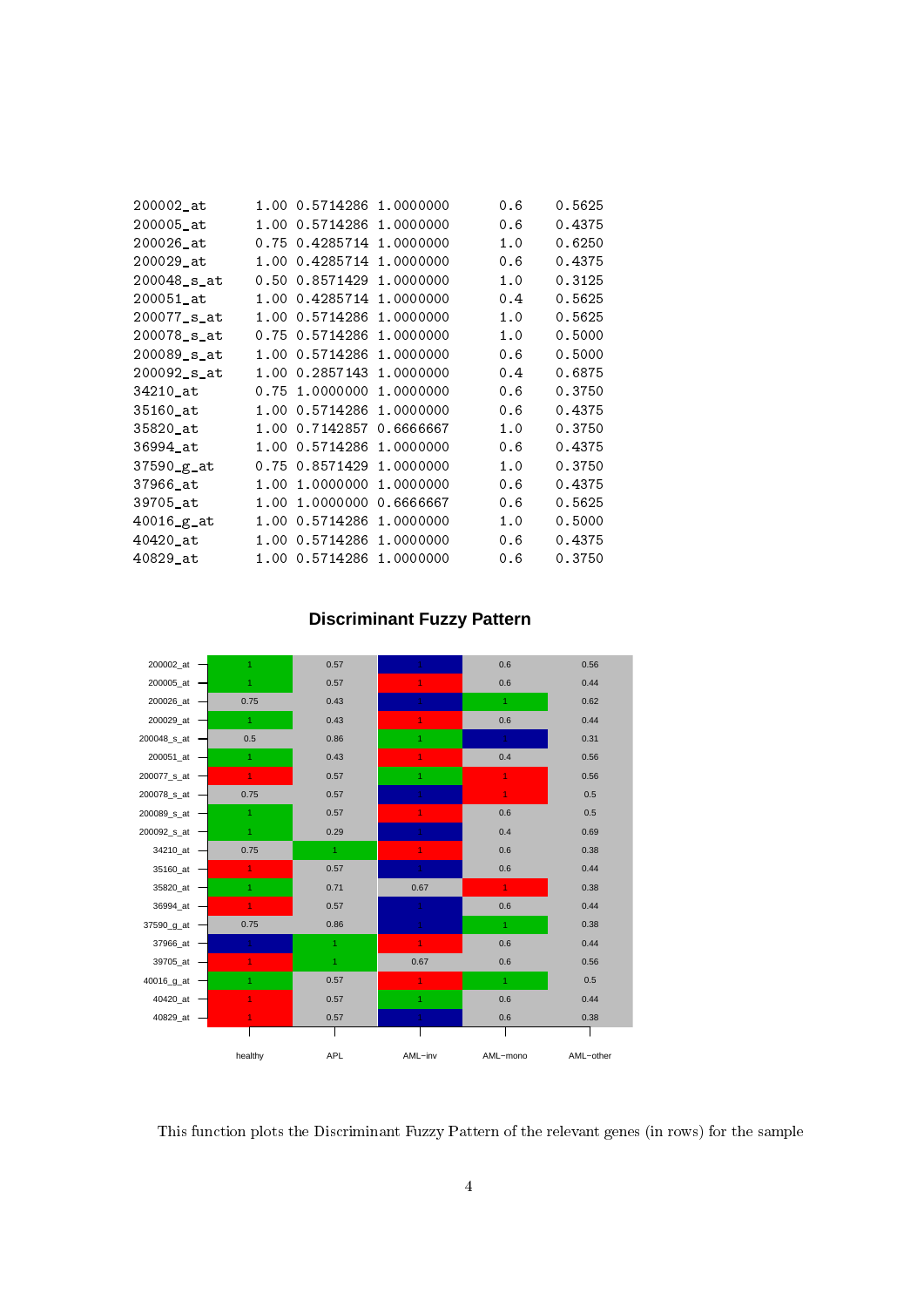classes (in columns), as well as the impact factor (ifs) which determines if a gene belongs to a Fuzzy Pattern in a class (if its value is higher than the piVal parameter). In the first table, a NA value is shown if the impact factor is lower or equal than the piVal parameter, which points out that the corresponding gene does not pertain to the Fuzzy Pattern of the class.

The relevant genes are those which are present in at least two different Fuzzy Patterns with different linguistic labels.

The plotting in graphical mode, shows the liguistic labels as follows:

- 'Low': colour BLUE.
- 'Medium': colour GREEN.
- 'High': colour RED.

#### 3.2 Extended Example

> library(DFP)

Instead of the ExpressionSet class (rmadataset) which accompanies the package, you can load external data in a predefined CSV format.

First of all, you need to specify the package install directory:

```
> dataDir <- system.file("extdata", package="DFP"); dataDir
```

```
[1] "/tmp/RtmpBBzIoa/Rinst216b551120d69b/DFP/extdata"
```
Secondly, you need to append the file names containing the data and metadata:

```
> fileExprs <- file.path(dataDir, "exprsData.csv"); fileExprs
```
- [1] "/tmp/RtmpBBzIoa/Rinst216b551120d69b/DFP/extdata/exprsData.csv"
- > filePhenodata <- file.path(dataDir, "pData.csv"); filePhenodata
- [1] "/tmp/RtmpBBzIoa/Rinst216b551120d69b/DFP/extdata/pData.csv"

Finally, you can use the readCSV function to read from a CSV file into an ExpressionSet with annotated metadata:

> rmadataset <- readCSV(fileExprs, filePhenodata); rmadataset

```
ExpressionSet (storageMode: lockedEnvironment)
assayData: 500 features, 35 samples
  element names: exprs
protocolData: none
phenoData
  sampleNames: 0C12_S 0C179_S ... XP16942_S (35 total)
 varLabels: class age sex
 varMetadata: labelDescription
featureData: none
experimentData: use 'experimentData(object)'
Annotation:
```
The parameters you can use to tune the functionality of the algorithm are the following (initialized to the default value):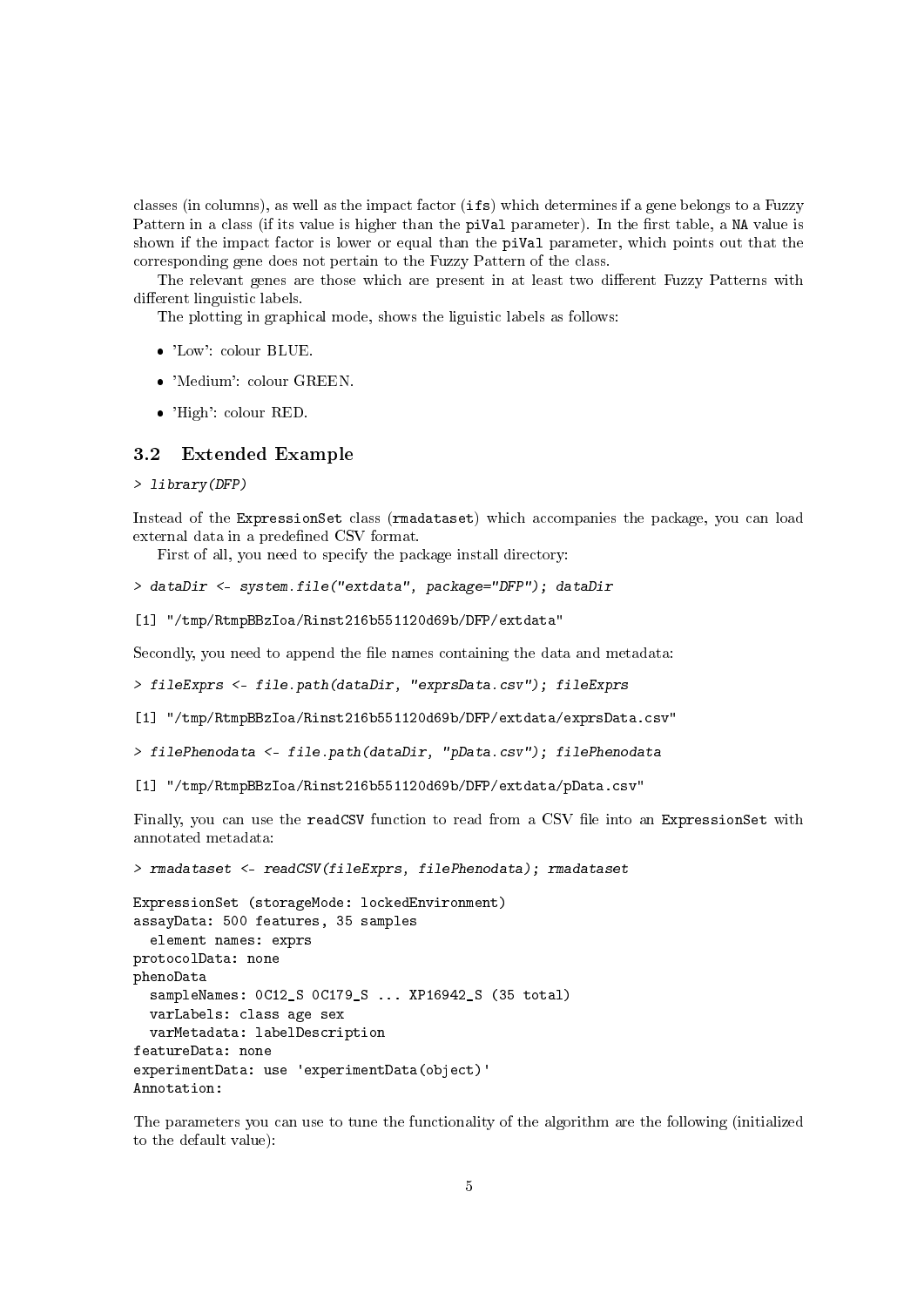```
> skipFactor <- 3 # Factor to skip odd values
> zeta <- 0.5 # Threshold used in the membership functions to label the float values with a discr
> piVal <- 0.9 # Percentage of values of a class to determine the fuzzy patterns
> overlapping <- 2 # Determines the number of discrete labels
```
Once the data and parameters are ready, you can execute the algorithm. In order to understand how the algorithm works, the global task is split into the 4 steps it involves:

- STEP 1: Calculate Membership Functions.

These functions are used in the next step (discretizeExpressionValues) to discretize gene expression data.

> mfs <- calculateMembershipFunctions(rmadataset, skipFactor); mfs[[1]]

```
$lel
Class Type: LowExpressionLevel
Center: 6.504947
Width: 0.5931398
$mel
Class Type: MediumExpressionLevel
Center: 7.098087
Width: 0.546313
$hel
Class Type: HighExpressionLevel
```
Center: 7.597573 Width: 0.4994861

> plotMembershipFunctions(rmadataset, mfs, featureNames(rmadataset)[1:2])

|                |             |      | Center(Low) Width(Low) Center(Medium) Width(Medium) Center(High) |      |      |
|----------------|-------------|------|------------------------------------------------------------------|------|------|
| AFFX-BioB-5 at | 6.50        | 0.59 | 7.10                                                             | 0.55 | 7.60 |
| AFFX-BioB-M at | 7.65        | 0.71 | 8.36                                                             | 0.65 | 8.95 |
|                | Width(High) |      |                                                                  |      |      |
| AFFX-BioB-5 at | 0.50        |      |                                                                  |      |      |
| AFFX-BioB-M at | 0.59        |      |                                                                  |      |      |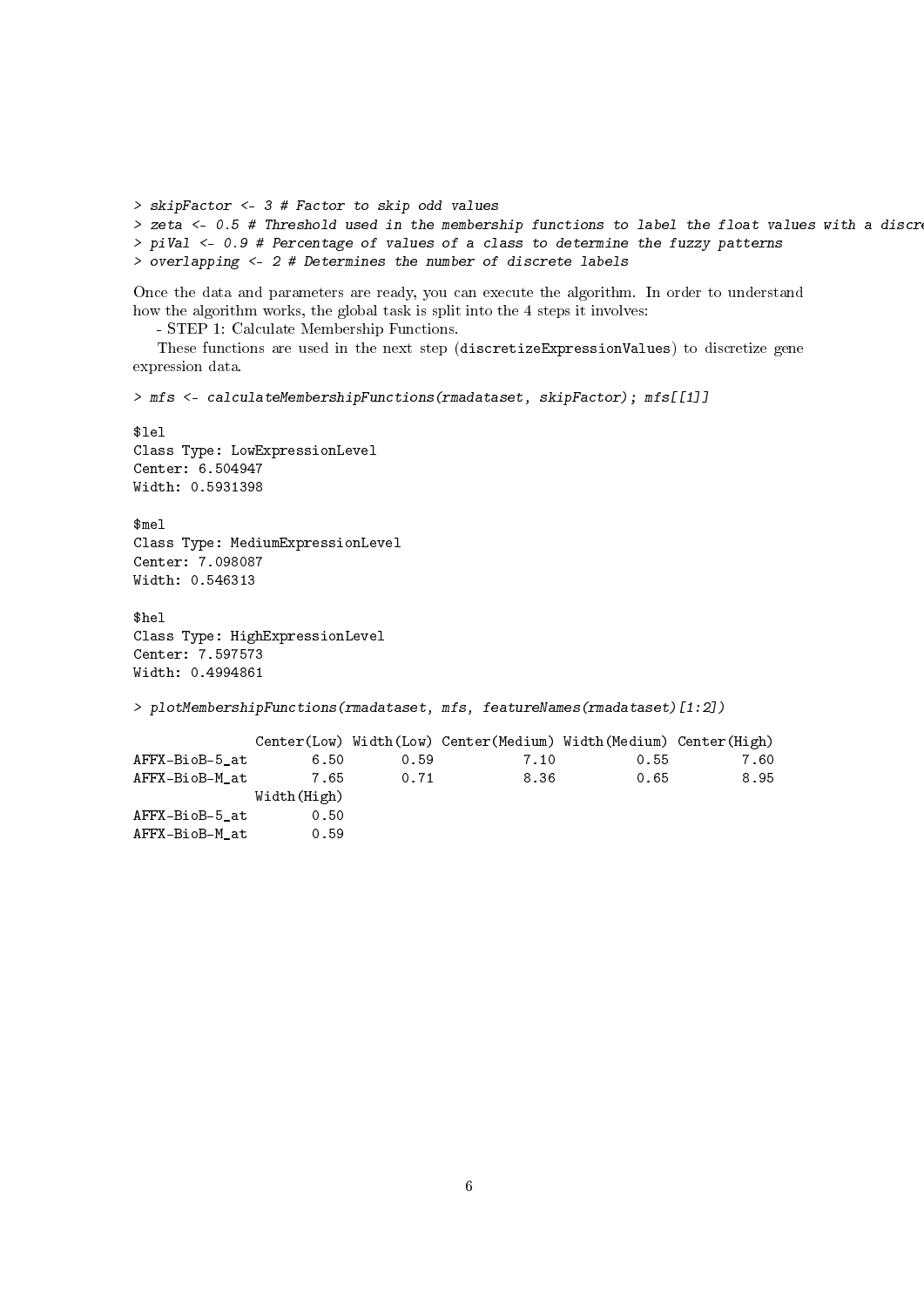

**AFFX−BioB−M\_at**



- STEP 2: Discretize Expression Values. This function converts the gene expression values into linguistic labels.

> dvs <- discretizeExpressionValues(rmadataset, mfs, zeta, overlapping); dvs[1:4,1:10]

0C12\_S 0C179\_S 0C167\_S 0C0936\_S AP5204\_S AP10222\_S AP12366\_S<br>AFFX-BioB-5\_at "Low" "Low" "Medium" "Medium" "Low" "Low" "Low" "Low" "Medium" "Medium" "Low" "Low" "Low"<br>"Medium" "High" "Low" "Low" "Low" AFFX-BioB-M\_at "Low" "Low" "Medium" "High" "Low" "Low" "Low" "Low" "Low" |<br>AFFX-BioB-3 at "Low" "Low" "Medium" "Medium" "Low" "Low" "Low" AFFX-BioB-3\_at "Low" "Low" "Medium" "Medium" "Low" "Low" "Low" AFFX-BioC-5\_at "Low" "Low" "Medium" "Medium" "Low" "Low" "Low" AP13058\_S AP13223\_S AP14217\_S AFFX-BioB-5\_at "Low" "Low" "High" AFFX-BioB-M\_at "Low" "Low" "High" AFFX-BioB-3\_at "Low" "Low" "High" AFFX-BioC-5\_at "Low" "Low" "High"

> showDiscreteValues(dvs, featureNames(rmadataset)[1:10],c("healthy", "AML-inv"))

|                      | OC12 S |       | OC179 S OC167 S OC0936 S BP185 S BP355 S BP7644 S |                 |  |
|----------------------|--------|-------|---------------------------------------------------|-----------------|--|
| AFFX-BioB-5 at "Low" |        | "Low" | "Medium" "Medium" "Low"                           | "Medium" "High" |  |
| AFFX-BioB-M at "Low" |        | "Low" | "Medium" "High" "Low"                             | "Medium" "High" |  |
| AFFX-BioB-3 at "Low" |        | "Low" | "Medium" "Medium" "Low"                           | "Medium" "High" |  |
| AFFX-BioC-5 at "Low" |        | "Low" | "Medium" "Medium" "Low"                           | "Medium" "High" |  |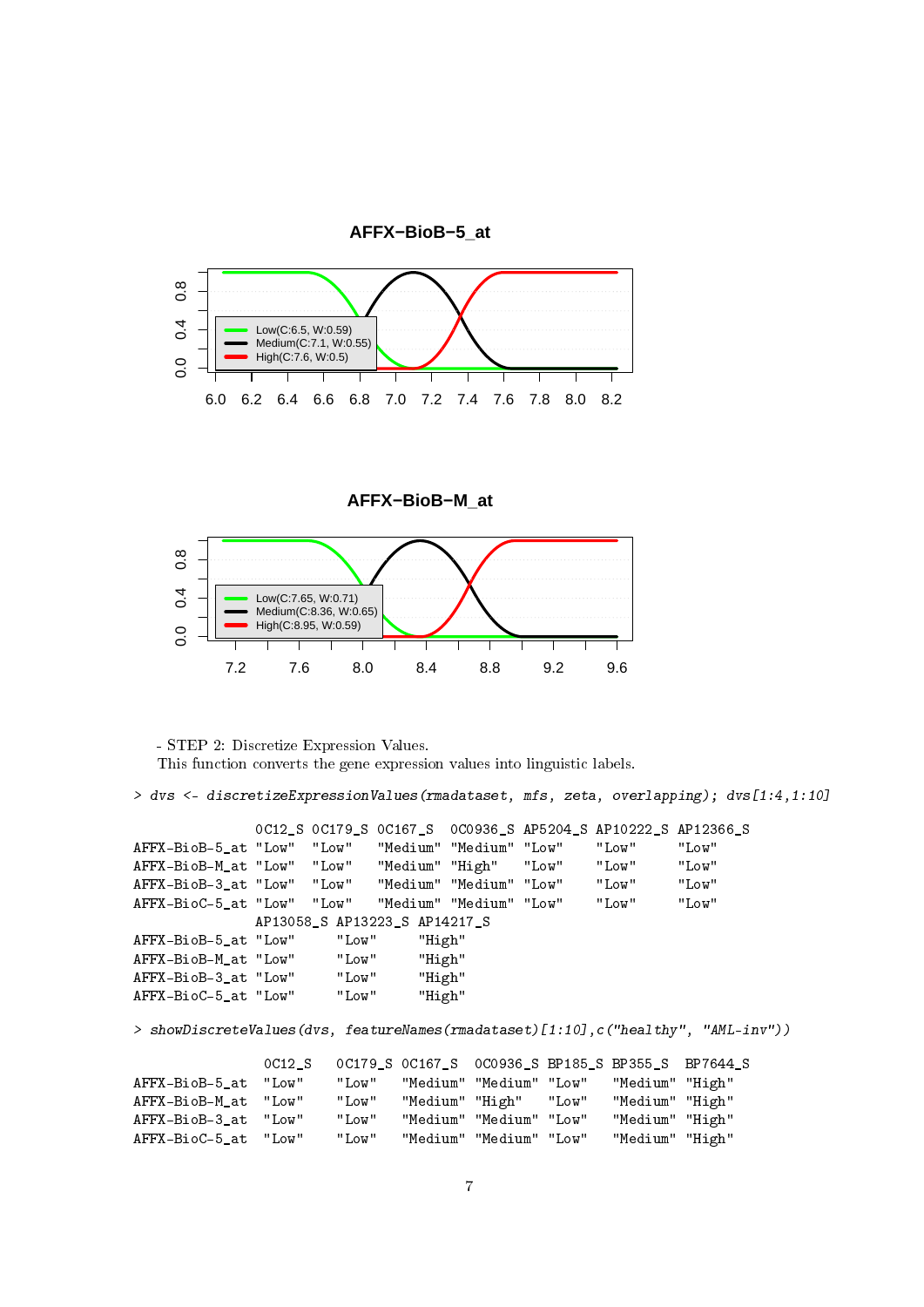| AFFX-BioC-3 at "Low"  |                | "Low" |                 | "Medium" "Medium" "Low" |       | "Low"    | "High"   |
|-----------------------|----------------|-------|-----------------|-------------------------|-------|----------|----------|
| AFFX-BioDn-5 at "Low" |                | "Low" | "Medium"        | "Medium" "Low"          |       | "Medium" | "High"   |
| AFFX-BioDn-3 at "Low" |                | "Low" | "Medium"        | "Medium" "Low"          |       | "Low"    | "High"   |
| AFFX-CreX-5 at "Low"  |                | "Low" | "High"          | "High"                  | "Low" | "Low"    | "Medium" |
| AFFX-CreX-3 at        | "Low"          | "Low" | "High"          | "High"                  | "Low" | "Low"    | "High"   |
| AFFX-DapX-5_at        | "Medium" "Low" |       | "Medium" "High" |                         | "Low" | "Medium" | "Medium" |

- STEP 3: Calculate Fuzzy Patterns.

This function calculates a Fuzzy Pattern for each category. To do this, a given percentage of the samples belonging to a category must have the same label ('Low', 'Medium' or 'High'). In other case, a NA value is assigned.

> fps <- calculateFuzzyPatterns(rmadataset, dvs, piVal, overlapping); fps[1:30,]

|                                | healthy APL |       |    |    | AML-inv AML-mono AML-other |
|--------------------------------|-------------|-------|----|----|----------------------------|
| AFFX-BioB-5_at                 | NA          | ΝA    | ΝA | NA | ΝA                         |
| AFFX-BioB-M at                 | NA          | NA    | ΝA | NA | ΝA                         |
| AFFX-BioB-3 at                 | NA          | ΝA    | ΝA | NA | ΝA                         |
| AFFX-BioC-5 at                 | NA          | ΝA    | ΝA | NA | ΝA                         |
| AFFX-BioC-3_at                 | NA          | ΝA    | ΝA | ΝA | ΝA                         |
| AFFX-BioDn-5_at                | NA          | ΝA    | ΝA | NA | ΝA                         |
| AFFX-BioDn-3_at                | NA          | NA    | NA | NA | ΝA                         |
| AFFX-CreX-5 at                 | NA          | ΝA    | ΝA | NA | ΝA                         |
| AFFX-CreX-3_at                 | NA          | NA    | ΝA | NA | ΝA                         |
| AFFX-DapX-5_at                 | NA          | NA    | ΝA | NA | ΝA                         |
| AFFX-DapX-M_at                 | NA          | NA    | NA | NA | ΝA                         |
| AFFX-DapX-3_at                 | NA          | NA    | ΝA | NA | ΝA                         |
| AFFX-LysX-5_at                 | NA          | ΝA    | ΝA | ΝA | ΝA                         |
| AFFX-LysX-M_at                 | NA          | ΝA    | ΝA | ΝA | ΝA                         |
| AFFX-LysX-3_at                 | NA          | ΝA    | ΝA | NA | ΝA                         |
| AFFX-PheX-5_at                 | NA          | ΝA    | ΝA | NA | ΝA                         |
| AFFX-PheX-M at                 | NA          | ΝA    | ΝA | NA | ΝA                         |
| AFFX-PheX-3 at                 | NA          | ΝA    | ΝA | NA | ΝA                         |
| $AFFX-ThrX-5_at$               | NA          | NA    | ΝA | NA | ΝA                         |
| AFFX-ThrX-M at                 | NA          | NA    | ΝA | NA | ΝA                         |
| AFFX-ThrX-3_at                 | NA          | ΝA    | ΝA | NA | ΝA                         |
| AFFX-TrpnX-5_at                | NA          | ΝA    | ΝA | NA | ΝA                         |
| AFFX-TrpnX-M_at                | NA          | ΝA    | ΝA | NA | ΝA                         |
| AFFX-TrpnX-3_at                | ΝA          | ΝA    | ΝA | ΝA | ΝA                         |
| AFFX-HUMISGF3A/M97935_5_at     | NA          | NA    | NA | NA | ΝA                         |
| AFFX-HUMISGF3A/M97935_MA_at NA |             | NA    | NA | NA | ΝA                         |
| AFFX-HUMISGF3A/M97935_MB_at NA |             | NA    | NA | NA | ΝA                         |
| AFFX-HUMISGF3A/M97935 3 at     | ΝA          | NA    | NA | NA | ΝA                         |
| AFFX-HUMRGE/M10098 5 at        | "Low"       | "Low" | NA | NA | ΝA                         |
| AFFX-HUMRGE/M10098_M_at        | "Low"       | ΝA    | NA | ΝA | ΝA                         |

> showFuzzyPatterns(fps, "healthy")[21:50]

| 200029 at | 200024 at 200025 s at |           | 200022 at 200023 s at               |       | 200021 at |
|-----------|-----------------------|-----------|-------------------------------------|-------|-----------|
| "Low"     | "Low"                 | "Low"     | "Low"                               | "Low" | "High"    |
| 200051 at | 200043 at             | 200042 at | 200031_s_at 200032_s_at 200036_s_at |       |           |
| "Low"     | "Low"                 | "Low"     | "Low"                               | "Low" | "Low"     |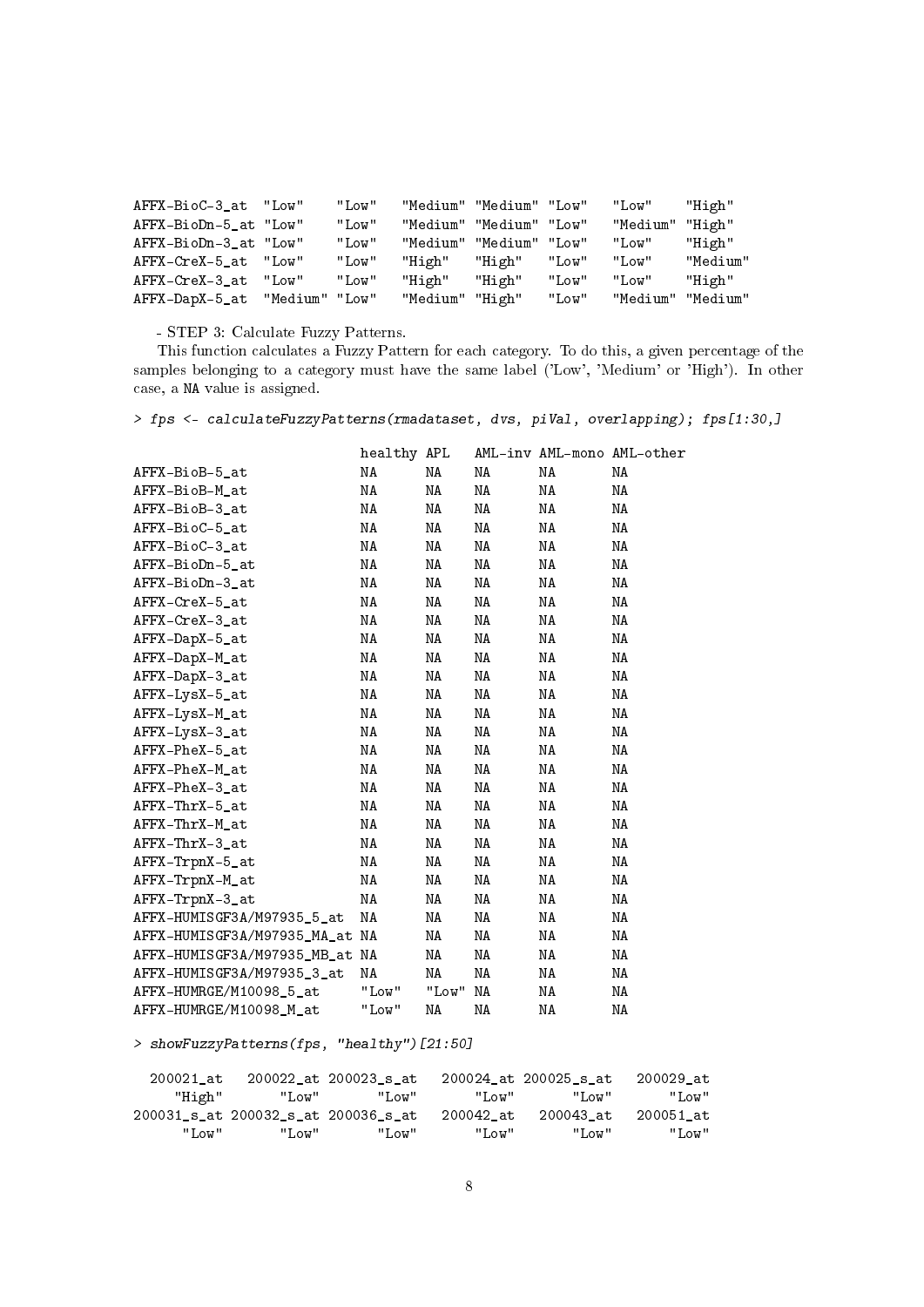200052\_s\_at 200054\_at 200057\_s\_at 200060\_s\_at 200061\_s\_at 200062\_s\_at "Low" "Low" "Low" "Low" "Low" "Low" 200063\_s\_at 200064\_at 200077\_s\_at 200079\_s\_at 200080\_s\_at 200081\_s\_at "Low" "Low" "High" "Low" "High" "Low" 200088\_x\_at 200089\_s\_at 200091\_s\_at 200092\_s\_at 200093\_s\_at 200094\_s\_at<br>"Low" "Low" "Low" "Low" "Low" "Low" "Low" "Low" "Low" "Low" "Low" "Low"

- STEP 4: Calculate Discriminant Fuzzy Pattern.

The Discriminant Fuzzy Pattern (DFP) includes those genes present in two or more FPs with different assigned labels.

> dfps <- calculateDiscriminantFuzzyPattern(rmadataset, fps); dfps[1:5,]

|                |       |    |                |             | healthy APL AML-inv AML-mono AML-other |
|----------------|-------|----|----------------|-------------|----------------------------------------|
| 200002 at      | "Low" |    | NA "Medium" NA |             | ΝA                                     |
| 200005_at      | "Low" |    | NA "High" NA   |             | ΝA                                     |
| 200026 at      | NA    | NA | "Medium" "Low" |             | ΝA                                     |
| 200029_at      | "Low" |    | NA "High"      | NA          | ΝA                                     |
| 200048_s_at NA |       |    | NA "Low"       | "Medium" NA |                                        |

> plotDiscriminantFuzzyPattern(dfps, overlapping)

|                    | healthy               | <b>APL</b> | AML-inv                  | AML-mono AML-other |     |                            |
|--------------------|-----------------------|------------|--------------------------|--------------------|-----|----------------------------|
| 200002_at          | "Low"                 | NA         | "Medium"                 | NA                 | ΝA  |                            |
| 200005 at          | "Low"                 | ΝA         | "High"                   | ΝA                 | ΝA  |                            |
| 200026_at          | ΝA                    | ΝA         | "Medium" "Low"           |                    | ΝA  |                            |
| 200029 at          | "Low"                 | NA         | "High"                   | ΝA                 | ΝA  |                            |
| 200048_s_at        | NA                    | NA         | "Low"                    | "Medium"           | ΝA  |                            |
| 200051_at          | "Low"                 | ΝA         | "High"                   | ΝA                 | ΝA  |                            |
| 200077_s_at "High" |                       | NA         | "Low"                    | "High"             | ΝA  |                            |
| 200078 s at        | NA                    | NA         | "Medium"                 | "High"             | ΝA  |                            |
| 200089 s at        | "Low"                 | NA         | "High"                   | NA                 | ΝA  |                            |
| 200092_s_at        | "Low"                 | ΝA         | "Medium"                 | ΝA                 | ΝA  |                            |
| 34210 at           | NA                    | "Low"      | "High"                   | ΝA                 | ΝA  |                            |
| 35160_at           | "High"                | ΝA         | "Medium"                 | ΝA                 | ΝA  |                            |
| 35820 at           | "Low"                 | NA         | ΝA                       | "High"             | ΝA  |                            |
| 36994_at           | "High"                | NA         | "Medium"                 | ΝA                 | ΝA  |                            |
| 37590_g_at         | NA                    | NA         | "Medium" "Low"           |                    | ΝA  |                            |
| 37966_at           | "Medium" "Low" "High" |            |                          | ΝA                 | ΝA  |                            |
| 39705 at           | "High"                | "Low"      | NA                       | NA                 | ΝA  |                            |
| $40016-g_at$       | "Low"                 | ΝA         | "High"                   | "Low"              | NA  |                            |
| 40420_at           | "High"                | NA         | "Low"                    | ΝA                 | ΝA  |                            |
| 40829 at           | "High"                | NA         | "Medium"                 | NA                 | ΝA  |                            |
| $attr(,"$ ifs")    |                       |            |                          |                    |     |                            |
|                    | healthy               |            | APL                      |                    |     | AML-inv AML-mono AML-other |
| 200002_at          |                       |            | 1.00 0.5714286 1.0000000 |                    | 0.6 | 0.5625                     |
| 200005_at          |                       |            | 1.00 0.5714286 1.0000000 |                    | 0.6 | 0.4375                     |
| 200026 at          |                       |            | 0.75 0.4285714 1.0000000 |                    | 1.0 | 0.6250                     |
| 200029 at          |                       |            | 1.00 0.4285714 1.0000000 |                    | 0.6 | 0.4375                     |
| 200048 s at        |                       |            | 0.50 0.8571429 1.0000000 |                    | 1.0 | 0.3125                     |
| 200051 at          |                       |            | 1.00 0.4285714 1.0000000 |                    | 0.4 | 0.5625                     |
| 200077 s at        |                       |            | 1.00 0.5714286 1.0000000 |                    | 1.0 | 0.5625                     |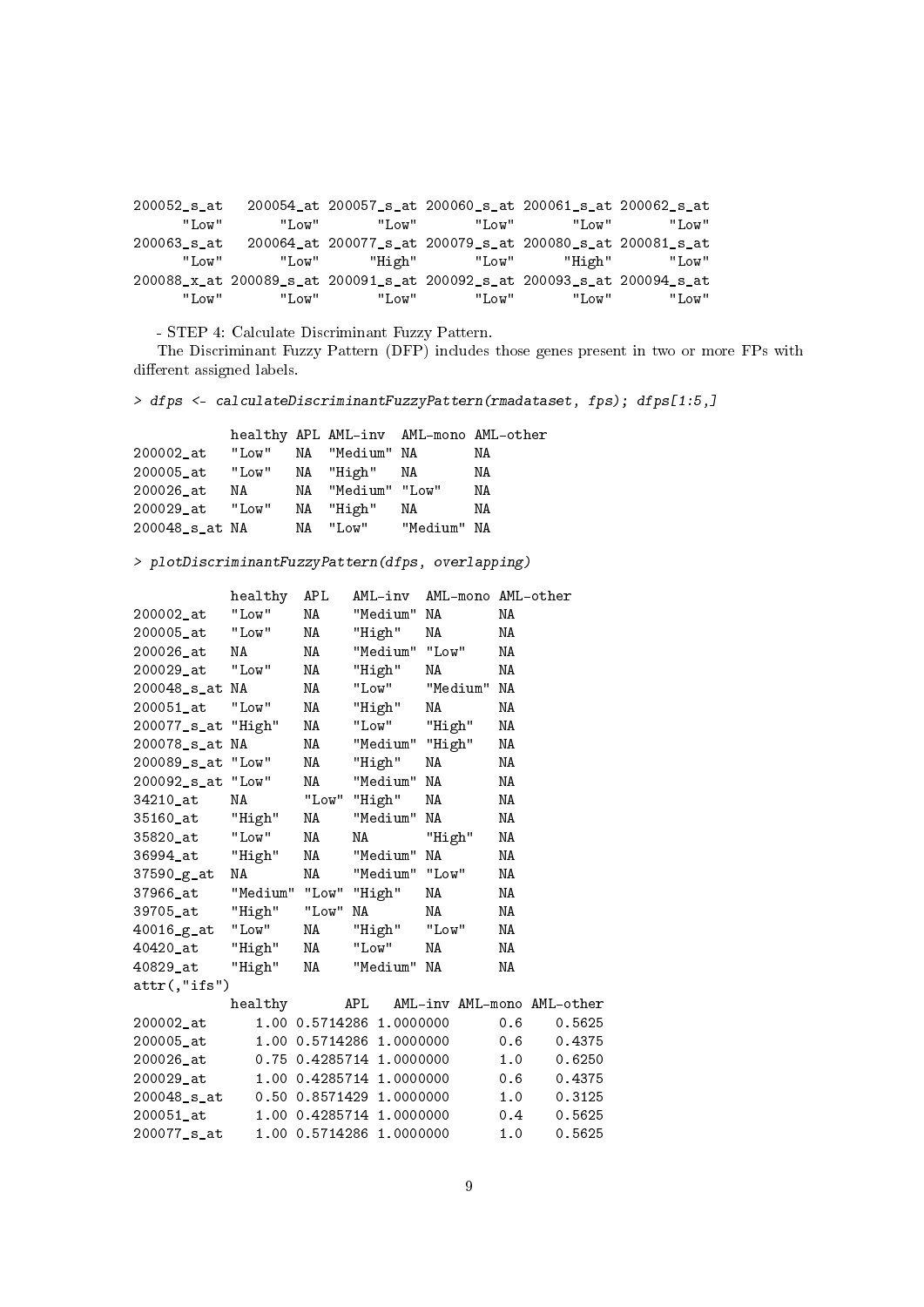| 200078 s at    | 0.75 0.5714286 1.0000000 | 1.0 | 0.5000 |
|----------------|--------------------------|-----|--------|
| 200089 s at    | 1.00 0.5714286 1.0000000 | 0.6 | 0.5000 |
| 200092 s at    | 1.00 0.2857143 1.0000000 | 0.4 | 0.6875 |
| 34210_at       | 0.75 1.0000000 1.0000000 | 0.6 | 0.3750 |
| 35160 at       | 1.00 0.5714286 1.0000000 | 0.6 | 0.4375 |
| 35820 at       | 1.00 0.7142857 0.6666667 | 1.0 | 0.3750 |
| 36994 at       | 1.00 0.5714286 1.0000000 | 0.6 | 0.4375 |
| 37590_g_at     | 0.75 0.8571429 1.0000000 | 1.0 | 0.3750 |
| 37966 at       | 1.00 1.0000000 1.0000000 | 0.6 | 0.4375 |
| 39705 at       | 1.00 1.0000000 0.6666667 | 0.6 | 0.5625 |
| $40016$ $g$ at | 1.00 0.5714286 1.0000000 | 1.0 | 0.5000 |
| $40420$ _at    | 1.00 0.5714286 1.0000000 | 0.6 | 0.4375 |
| 40829 at       | 1.00 0.5714286 1.0000000 | 0.6 | 0.3750 |
|                |                          |     |        |



#### **Discriminant Fuzzy Pattern**

This function plots the Discriminant Fuzzy Pattern of the relevant genes (in rows) for the sample classes (in columns), as well as the impact factor (ifs) which determines if a gene belongs to a Fuzzy Pattern in a class (if its value is higher than the piVal parameter). In the first table, a NA value is shown if the impact factor is lower or equal than the piVal parameter, which points out that the corresponding gene does not pertain to the Fuzzy Pattern of the class.

The relevant genes are those which are present in at least two different Fuzzy Patterns with different linguistic labels.

The plotting in graphical mode, shows the liguistic labels as follows: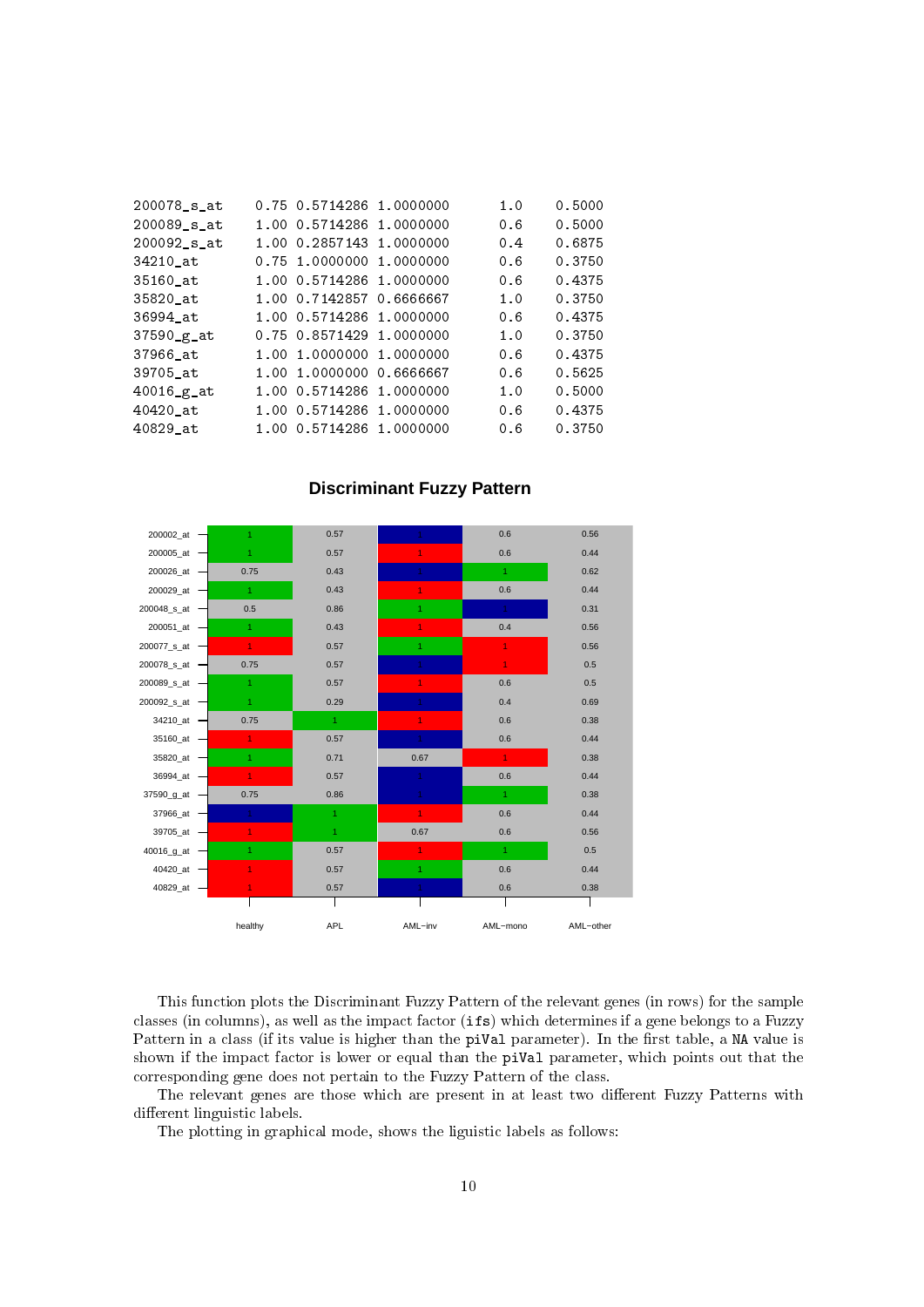- 'Low': colour BLUE.
- 'Medium': colour GREEN.
- 'High': colour RED.

#### 4 Parameter Settings

- The skipFactor parameter can take values in the interval  $[0,$ ). The default value is 3. Higher values imply that less samples of a gene are considered as odd (skipped in the test).
- The zeta parameter is the threshold value which controls the activation of a linguistic label ('Low', 'Medium' or 'High'). It can take values in the interval [0,1].
- The overlapping parameter can take the following values:
	- 1. The algorithm will use the discrete values (labels) 'Low', 'Medium' and 'High'.
	- 2. The algorithm will use the discrete values (labels) 'Low', 'Low-Medium', 'Medium', 'Medium-High' and 'High'.
	- 3. The algorithm will use the discrete values (labels) 'Low', 'Low-Medium', 'Low-Medium-High', 'Medium', 'Medium-High' and 'High'.
- The piVal parameter controls the degree of exigency for selecting a gene as a member of the pattern, since the higher its value, the fewer the number of genes which make up the puttern. It can take values in the interval [0,1]. The default value is 0.9.

### 5 Session Information

The version number of R and packages loaded for generating the vignette were:

- R version 4.2.0 RC (2022-04-21 r82226), x86\_64-pc-linux-gnu
- Locale: LC\_CTYPE=en\_US.UTF-8, LC\_NUMERIC=C, LC\_TIME=en\_GB, LC\_COLLATE=C, LC\_MONETARY=en\_US.UTF-8, LC\_MESSAGES=en\_US.UTF-8, LC\_PAPER=en\_US.UTF-8, LC\_NAME=C, LC\_ADDRESS=C, LC\_TELEPHONE=C, LC\_MEASUREMENT=en\_US.UTF-8, LC\_IDENTIFICATION=C
- Running under: Ubuntu 20.04.4 LTS
- Matrix products: default
- BLAS: /home/biocbuild/bbs-3.16-bioc/R/lib/libRblas.so
- LAPACK: /home/biocbuild/bbs-3.16-bioc/R/lib/libRlapack.so
- Base packages: base, datasets, grDevices, graphics, methods, stats, utils
- Other packages: Biobase 2.57.0, BiocGenerics 0.43.0, DFP 1.55.0
- Loaded via a namespace (and not attached): compiler 4.2.0, tools 4.2.0